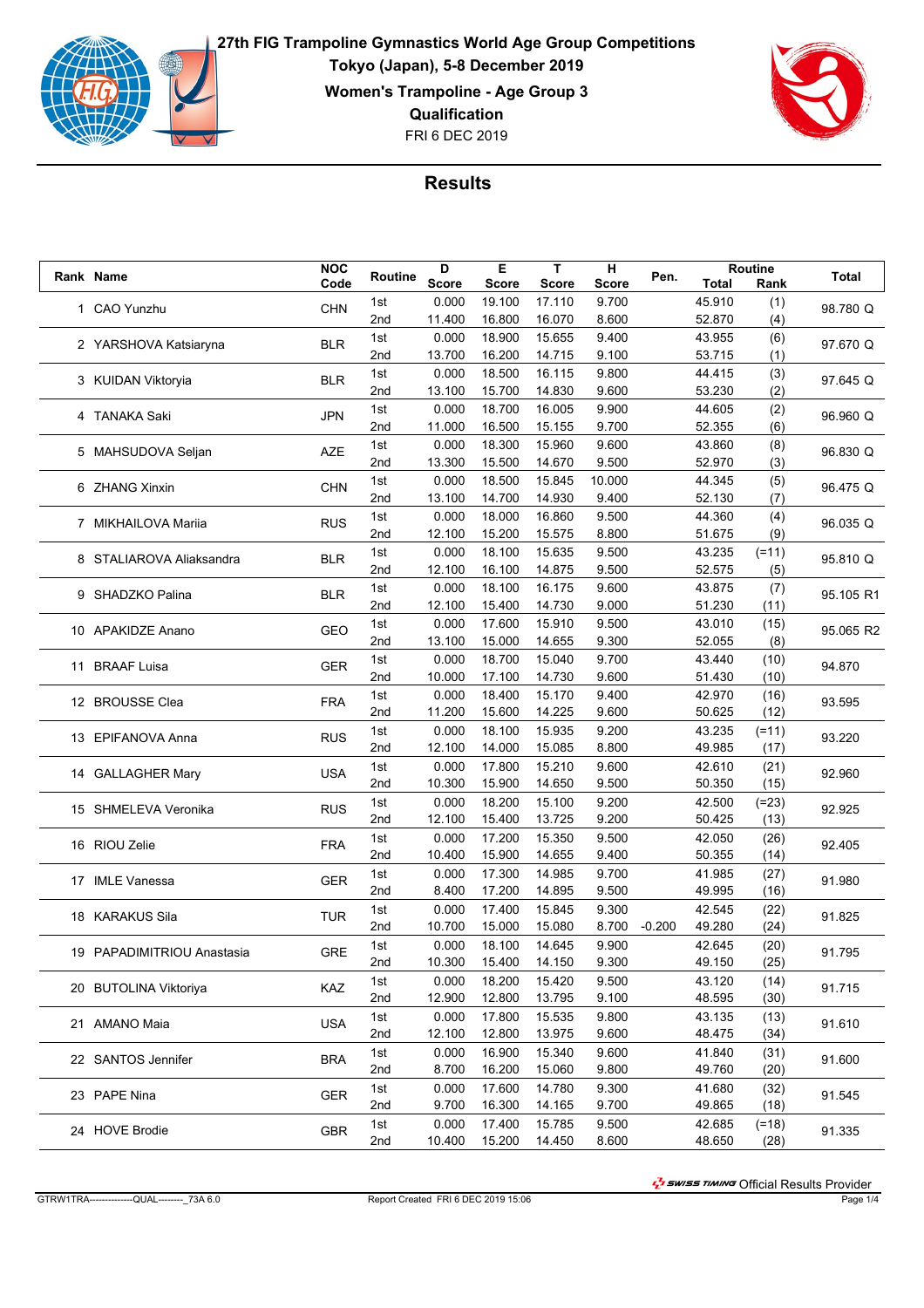

FRI 6 DEC 2019 **27th FIG Trampoline Gymnastics World Age Group Competitions Tokyo (Japan), 5-8 December 2019 Women's Trampoline - Age Group 3 Qualification**



## **Results**

|  | Rank Name                 | <b>NOC</b> | Routine | D            | Е            | T            | н            | Pen.     |              | Routine | Total  |
|--|---------------------------|------------|---------|--------------|--------------|--------------|--------------|----------|--------------|---------|--------|
|  |                           | Code       |         | <b>Score</b> | <b>Score</b> | <b>Score</b> | <b>Score</b> |          | <b>Total</b> | Rank    |        |
|  | 25 McNARY Krista          | <b>USA</b> | 1st     | 0.000        | 16.400       | 15.305       | 9.800        |          | 41.505       | (34)    | 91.285 |
|  |                           |            | 2nd     | 12.200       | 14.100       | 14.380       | 9.100        |          | 49.780       | (19)    |        |
|  | 26 GONZALEZ Maria         | <b>MEX</b> | 1st     | 0.000        | 17.400       | 14.180       | 9.500        |          | 41.080       | (39)    | 90.670 |
|  |                           |            | 2nd     | 8.700        | 17.500       | 14.090       | 9.300        |          | 49.590       | (22)    |        |
|  | 27 PINNOCK Liana          | CAN        | 1st     | 0.000        | 17.100       | 14.995       | 9.800        |          | 41.895       | (29)    | 90.625 |
|  |                           |            | 2nd     | 10.400       | 15.000       | 14.030       | 9.300        |          | 48.730       | (27)    |        |
|  |                           |            | 1st     | 0.000        | 17.000       | 14.745       | 9.500        |          | 41.245       | (37)    |        |
|  | 28 RYSAVA Barbora         | <b>CZE</b> | 2nd     | 9.000        | 16.300       | 14.585       | 9.400        |          | 49.285       | (23)    | 90.530 |
|  |                           |            | 1st     | 0.000        | 17.200       | 15.375       | 9.400        |          | 41.975       | (28)    |        |
|  | 29 SANZ Erica             | <b>ESP</b> | 2nd     | 11.200       | 13.800       | 14.390       | 9.100        |          | 48.490       | (33)    | 90.465 |
|  |                           |            | 1st     | 0.000        | 17.500       | 14.295       | 9.500        |          | 41.295       | (36)    |        |
|  | 30 POILVET Isalyne        | <b>FRA</b> | 2nd     | 10.200       | 15.600       | 13.790       | 9.500        |          | 49.090       | (26)    | 90.385 |
|  |                           |            | 1st     | 0.000        | 16.600       | 15.295       | 9.300        |          | 41.195       | (38)    |        |
|  | 31 LAUHOEFER Saskia       | <b>GER</b> | 2nd     | 9.800        | 14.500       | 14.390       | 9.900        |          | 48.590       | (31)    | 89.785 |
|  |                           |            | 1st     | 0.000        | 16.600       | 14.995       | 9.900        |          | 41.495       |         |        |
|  | 32 PODESTA Valentina      | ARG        | 2nd     | 9.400        | 14.800       | 14.525       | 9.500        |          | 48.225       | (35)    | 89.720 |
|  |                           |            |         |              |              |              |              |          |              | (35)    |        |
|  | 33 JOHNSTONE Charlotte    | <b>AUS</b> | 1st     | 0.000        | 16.500       | 14.665       | 9.500        |          | 40.665       | (46)    | 89.170 |
|  |                           |            | 2nd     | 11.000       | 14.300       | 14.005       | 9.200        |          | 48.505       | (32)    |        |
|  | 34 van den HEUVEL Caitlin | <b>NED</b> | 1st     | 0.000        | 16.700       | 14.420       | 9.400        |          | 40.520       | (48)    | 89.140 |
|  |                           |            | 2nd     | 9.700        | 15.500       | 14.120       | 9.300        |          | 48.620       | (29)    |        |
|  | 35 BRAUN Florencia        | <b>ARG</b> | 1st     | 0.000        | 17.100       | 14.175       | 9.600        |          | 40.875       | (42)    | 89.030 |
|  |                           | 2nd        | 9.700   | 15.500       | 13.655       | 9.300        |              | 48.155   | (37)         |         |        |
|  | 36 JUAREZ Andrea          | <b>MEX</b> | 1st     | 0.000        | 17.400       | 13.885       | 9.700        |          | 40.985       | (41)    | 88.765 |
|  |                           |            | 2nd     | 8.100        | 16.300       | 13.980       | 9.400        |          | 47.780       | (40)    |        |
|  | 37 MARCONDES Manuela      | <b>BRA</b> | 1st     | 0.000        | 16.600       | 14.600       | 9.600        |          | 40.800       | (44)    | 88.680 |
|  |                           |            | 2nd     | 9.000        | 15.800       | 14.080       | 9.000        |          | 47.880       | (38)    |        |
|  | 38 KARAKAS Sena Elcin     | <b>TUR</b> | 1st     | 0.000        | 16.400       | 15.020       | 9.400        |          | 40.820       | (43)    | 88.570 |
|  |                           |            | 2nd     | 10.300       | 14.300       | 14.350       | 9.200        | $-0.400$ | 47.750       | (41)    |        |
|  |                           |            | 1st     | 0.000        | 16.000       | 15.540       | 8.900        |          | 40.440       | (49)    |        |
|  | 39 ERAEHEIMO Reea         | <b>FIN</b> | 2nd     | 9.500        | 14.000       | 15.200       | 9.200        | $-0.200$ | 47.700       | (42)    | 88.140 |
|  |                           |            | 1st     | 0.000        | 16.500       | 14.275       | 9.000        |          | 39.775       | (52)    |        |
|  | 40 TYLLEROVA Anna         | <b>CZE</b> | 2nd     | 9.000        | 15.900       | 14.305       | 9.000        |          | 48.205       | (36)    | 87.980 |
|  |                           |            | 1st     | 0.000        | 15.700       | 14.945       | 9.700        |          | 40.345       | (50)    |        |
|  | 41 CARREIRO Margarida     | <b>POR</b> | 2nd     | 8.100        | 15.200       | 14.695       | 9.100        |          | 47.095       | (43)    | 87.440 |
|  |                           |            | 1st     | 0.000        | 15.200       | 14.960       | 9.200        |          | 39.360       | (55)    |        |
|  | 42 NORAS Beatriz          | <b>POR</b> | 2nd     | 10.100       | 13.600       | 14.500       | 9.600        |          | 47.800       | (39)    | 87.160 |
|  |                           |            | 1st     | 0.000        | 16.600       | 14.725       | 9.200        |          | 40.525       |         |        |
|  | 43 NOBRE Alice            | <b>POR</b> |         |              |              |              |              |          |              | (47)    | 87.105 |
|  |                           |            | 2nd     | 8.400        | 14.200       | 14.380       | 9.600        |          | 46.580       | (44)    |        |
|  | 44 SOARES Ana Luiza       | <b>BRA</b> | 1st     | 0.000        | 16.400       | 15.320       | 9.000        |          | 40.720       | (45)    | 86.970 |
|  |                           |            | 2nd     | 8.100        | 13.600       | 15.150       | 9.400        |          | 46.250       | (47)    |        |
|  | 45 VAVRINOVA Natalie      | CZE        | 1st     | 0.000        | 15.700       | 14.740       | 9.200        |          | 39.640       | (53)    | 86.085 |
|  |                           |            | 2nd     | 8.100        | 14.500       | 14.445       | 9.400        |          | 46.445       | (45)    |        |
|  | 46 KUKKONEN Kiia          | FIN        | 1st     | 0.000        | 16.400       | 13.380       | 9.500        |          | 39.280       | (56)    | 85.335 |
|  |                           |            | 2nd     | 8.200        | 15.100       | 13.455       | 9.300        |          | 46.055       | (48)    |        |
|  | 47 MONTEIRO Anna Beatriz  | <b>BRA</b> | 1st     | 0.000        | 15.300       | 14.165       | 9.100        |          | 38.565       | (59)    | 84.910 |
|  |                           |            | 2nd     | 8.000        | 15.400       | 14.145       | 8.800        |          | 46.345       | (46)    |        |
|  | 48 de LEON Luminicsi      | <b>MEX</b> | 1st     | 0.000        | 16.900       | 13.515       | 9.200        |          | 39.615       | (54)    | 84.780 |
|  |                           |            | 2nd     | 7.500        | 15.400       | 13.365       | 8.900        |          | 45.165       | (49)    |        |

הואד בישר Official Results Provider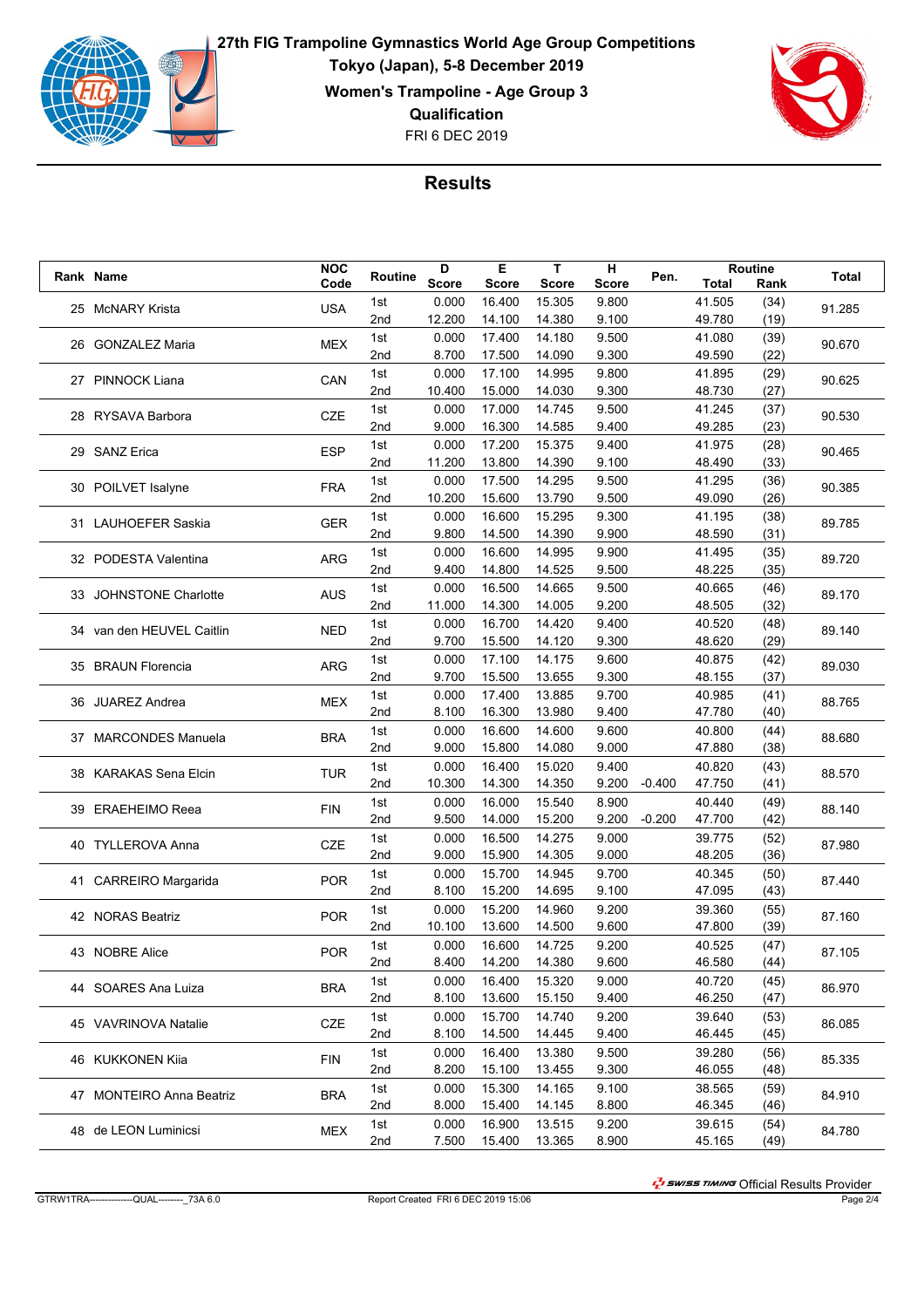

FRI 6 DEC 2019 **27th FIG Trampoline Gymnastics World Age Group Competitions Tokyo (Japan), 5-8 December 2019 Women's Trampoline - Age Group 3 Qualification**



## **Results**

|                   | Rank Name              | <b>NOC</b> | Routine         | D            | E.              | T.              | н              |        |                  | <b>Routine</b>  | <b>Total</b> |
|-------------------|------------------------|------------|-----------------|--------------|-----------------|-----------------|----------------|--------|------------------|-----------------|--------------|
|                   |                        | Code       |                 | <b>Score</b> | <b>Score</b>    | <b>Score</b>    | <b>Score</b>   | Pen.   | <b>Total</b>     | Rank            |              |
| 49 PARULUA Megi   | <b>GEO</b>             | 1st        | 0.000           | 17.200       | 15.800          | 9.500           |                | 42.500 | $(=23)$          | 83.655          |              |
|                   |                        |            | 2nd             | 8.000        | 11.800          | 13.055          | 8.300          |        | 41.155           | (54)            |              |
|                   | 50 ELSHABRAWY Farida   | EGY        | 1st             | 0.000        | 14.900          | 13.725          | 9.700          |        | 38.325           | (63)            | 83.480       |
|                   |                        |            | 2 <sub>nd</sub> | 9.000        | 13.700          | 13.255          | 9.200          |        | 45.155           | (50)            |              |
|                   | 51 YALCIN Livanur      | <b>TUR</b> | 1st             | 0.000        | 17.700          | 15.035          | 9.700          |        | 42.435           | (25)            | 81.975       |
|                   |                        |            | 2nd             | 7.300        | 13.200          | 11.740          | 7.300          |        | 39.540           | (57)            |              |
|                   | 52 ELISSON Siri        | <b>SWE</b> | 1st             | 0.000        | 15.800          | 13.270          | 9.300          |        | 38.370           | (62)            |              |
|                   |                        |            | 2nd             | 7.500        | 13.500          | 12.995          | 9.500          |        | 43.495           | (51)            | 81.865       |
|                   |                        |            | 1st             | 0.000        | 16.100          | 13.225          | 9.400          |        | 38.725           | (58)            |              |
|                   | 53 FAZIOLI Guadalupe   | <b>ARG</b> | 2 <sub>nd</sub> | 6.100        | 14.400          | 12.910          | 9.500          |        | 42.910           | (52)            | 81.635       |
|                   |                        |            | 1st             | 0.000        | 18.100          | 15.110          | 9.500          |        | 42.710           | (17)            |              |
|                   | 54 RANKIN HASTIE Halle | <b>NZL</b> | 2nd             | 8.300        | 11.800          | 11.235          | 7.400          |        | 38.735           | (58)            | 81.445       |
|                   |                        |            | 1st             | 0.000        | 15.400          | 13.405          | 9.000          |        | 37.805           | (64)            |              |
|                   | 55 GIMENEZ Camila      | <b>ARG</b> | 2nd             | 6.500        | 13.300          | 13.160          | 9.100          |        | 42.060           | (53)            | 79.865       |
|                   |                        |            | 1st             | 0.000        | 15.500          | 13.735          | 9.600          |        | 38.835           | (57)            |              |
|                   | 56 SAENZ Danna         | <b>MEX</b> | 2 <sub>nd</sub> | 6.600        | 13.600          | 12.315          | 8.500          |        | 41.015           | (55)            | 79.850       |
|                   |                        |            | 1st             | 0.000        | 12.900          | 12.835          | 9.300          |        | 35.035           | (65)            |              |
| 57 ELAZZAWY Laila | EGY                    | 2nd        | 6.400           | 12.100       | 12.970          | 9.100           |                | 40.570 | (56)             | 75.605          |              |
| 58 FRENCH Amber   |                        |            | 1st             | 0.000        | 17.200          | 14.545          | 9.800          |        | 41.545           | (33)            | 71.050       |
|                   |                        | <b>AUS</b> | 2nd             | 7.100        | 8.500           | 8.405           | 5.500          |        | 29.505           | (61)            |              |
|                   |                        | <b>SWE</b> | 1st             | 0.000        | 14.700          | 14.210          | 9.500          |        | 38.410           | (61)            | 70.910       |
|                   | 59 LILJEROTH Thea      |            | 2nd             | 5.500        | 10.500          | 9.800           | 6.700          |        | 32.500           | (60)            |              |
|                   |                        |            | 1st             | 0.000        | 12.100          | 10.770          | 8.800          |        | 31.670           | (66)            |              |
|                   | 60 ABDELHAMID Jannah   | EGY        | 2 <sub>nd</sub> | 5.600        | 11.100          | 12.290          | 9.200          |        | 38.190           | (59)            | 69.860       |
|                   |                        |            | 1st             | 0.000        | 17.100          | 15.065          | 9.700          |        | 41.865           | (30)            |              |
|                   | 61 AMADO Margarida     | <b>POR</b> | 2nd             | 5.400        | 7.400           | 7.225           | 4.700          |        | 24.725           | (62)            | 66.590       |
|                   |                        |            | 1st             | 0.000        | 18.500          | 15.895          | 9.300          |        | 43.695           | (9)             |              |
|                   | 62 NAZUKOVA Daria      | <b>RUS</b> | 2 <sub>nd</sub> | 5.600        | 6.800           | 6.335           | 4.000          |        | 22.735           | (64)            | 66.430       |
|                   |                        |            | 1st             | 0.000        | 16.800          | 13.715          | 9.700          |        | 40.215           | (51)            |              |
|                   | 63 LEVY Noa            | <b>ISR</b> | 2 <sub>nd</sub> | 5.400        | 7.000           | 6.430           | 4.500          |        | 23.330           | (63)            | 63.545       |
|                   |                        |            | 1st             | 0.000        | 3.700           | 3.315           | 1.800          |        | 8.815            | (67)            |              |
|                   | 64 DASHNIANI Sophio    | <b>GEO</b> | 2nd             | 11.000       | 13.800          | 15.040          | 9.900          |        | 49.740           | (21)            | 58.555       |
|                   |                        |            | 1st             | 0.000        | 15.100          | 14.475          | 8.900          |        | 38.475           | (60)            |              |
|                   | 65 BRANA Alejandra     | <b>ESP</b> | 2nd             | 3.400        | 4.300           | 4.420           | 2.700          |        | 14.820           | (65)            | 53.295       |
|                   |                        |            | 1st             | 0.000        | 17.700          | 15.585          | 9.400          |        |                  |                 |              |
|                   | 66 MUSLUK Sila         | <b>TUR</b> | 2 <sub>nd</sub> | 2.000        | 3.400           | 3.270           | 1.800          |        | 42.685<br>10.470 | $(=18)$<br>(66) | 53.155       |
|                   | 67 WARZECHA Brooke     |            | 1st             | 0.000        |                 |                 |                |        | 41.000           |                 |              |
|                   |                        | <b>USA</b> | 2nd             | 2.500        | 16.100<br>3.000 | 15.600<br>3.165 | 9.300<br>1.800 |        | 10.465           | (40)<br>(67)    | 51.465       |
|                   |                        |            |                 |              |                 |                 |                |        |                  |                 |              |
|                   | <b>QUINTEROS Maya</b>  | <b>BOL</b> | 1st<br>2nd      |              |                 |                 |                |        | <b>DNS</b>       |                 | <b>DNS</b>   |
|                   |                        |            |                 |              |                 |                 |                |        |                  |                 |              |
|                   | <b>CECCHI Chiara</b>   | <b>ITA</b> | 1st             |              |                 |                 |                |        | <b>DNS</b>       |                 | <b>DNS</b>   |
|                   |                        |            | 2 <sub>nd</sub> |              |                 |                 |                |        |                  |                 |              |